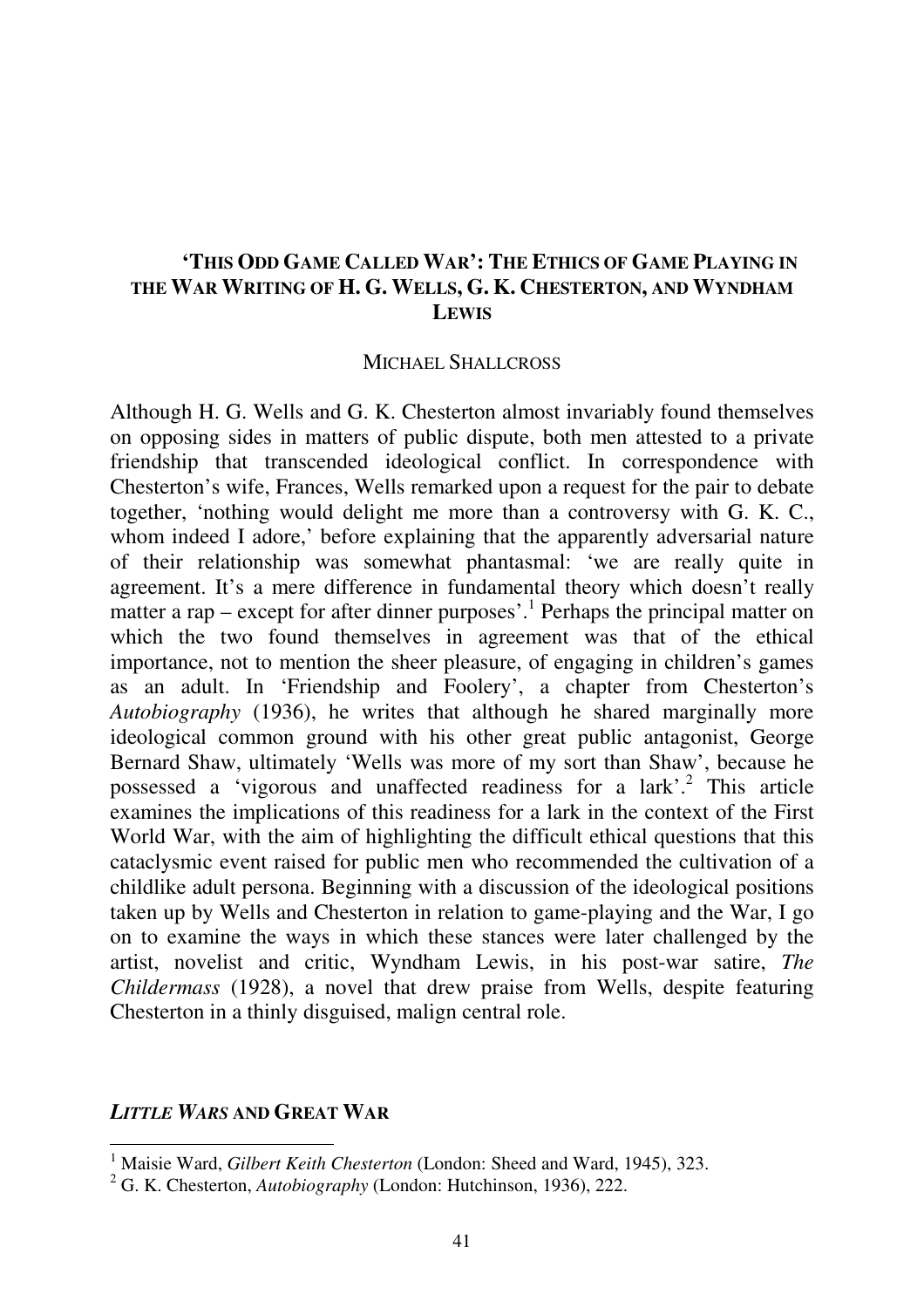When Wells first invited his new friend, Chesterton, to stay with him at Easton Glebe, the pair immediately became embroiled in a prodigious bout of game playing.<sup>3</sup> On this first visit they invented the mysterious game of Gype, for which they constructed elaborate rules and customs, while neglecting to create the game itself. They then went on to build a toy theatre together, producing a satirical dramatisation of the Minority Report of the Poor Law Commission, in which the Commissioners dismembered Dickens's Mr Bumble the Beadle, before placing him in a huge cauldron and stewing him. Later in the same visit, the pair were joined by Chesterton's younger brother, Cecil, at which point the three men retired to the carpet to play a war game of Wells's recent invention, involving toy soldiers. This was, presumably, a version of the floor game that Wells first conceived over a long lunch with another of his playful literary friends, Jerome K. Jerome, the rules of which were published in 1913 under the title *Little Wars: A Game for Boys*.

While the pleasure that Chesterton and Wells derived from such activities can be understood, on one level, simply as a non-utilitarian expression of high spirits, both men also sought to formulate an ethics and psychology of gameplaying in their writing. This was a common concern amongst the pre-war intelligentsia, stemming in large part from the ongoing influence of Herbert Spencer, whose Social Darwinist precepts exercised a tenacious grip on the turnof-the-century cultural imagination. In *The Principles of Psychology: Volume 2* (1872), Spencer contends that no 'matter what the game, the satisfaction is in achieving victory – in getting the better of the antagonist. This love of conquest, so dominant in all creatures because it is the correlative of success in the struggle for existence, gets gratification from a victory at chess in the absence of ruder victories.<sup>4</sup> While Spencer's ostensible intent was to laud the civilizing process that leads to the sublimation of such violent impulses, the influence of his conflation of game-playing and physical combat upon later social theory was rather more ambiguous. Its ingraining within the popular consciousness is perhaps most clearly discernible in the propagation of the truism that the battle of Waterloo had been won on the playing-fields of Eton.<sup>5</sup> This conceit went on to inform the famous refrain – "Play up! play up! and play the game!" – of

 $3$  Although it does not seem possible to date this first visit precisely, it must have occurred after May 1912, when the Wells family moved to Easton Glebe, and is likely to have predated the outbreak of war in July 1914. The account given here is taken from Maisie Ward's *Gilbert Keith Chesterton*, 321.

<sup>&</sup>lt;sup>4</sup> Herbert Spencer, *The Principles of Psychology: Volume 2* (New York: D. Appleton, 1920), 708.

<sup>&</sup>lt;sup>5</sup> Matthew Arnold refers, somewhat sceptically, to the saying in his essay, 'An Eton Boy' (1881): 'The aged Barbarian will […] mumble to us his story how the battle of Waterloo was won in the playing-fields of Eton. Alas! disasters have been prepared in those playing-fields as well as victories; disasters due to inadequate mental training - to want of application, knowledge, intelligence, lucidity.' Matthew Arnold, *Essays in Criticism: Third Series* (Boston: The Ball, 1910), 255.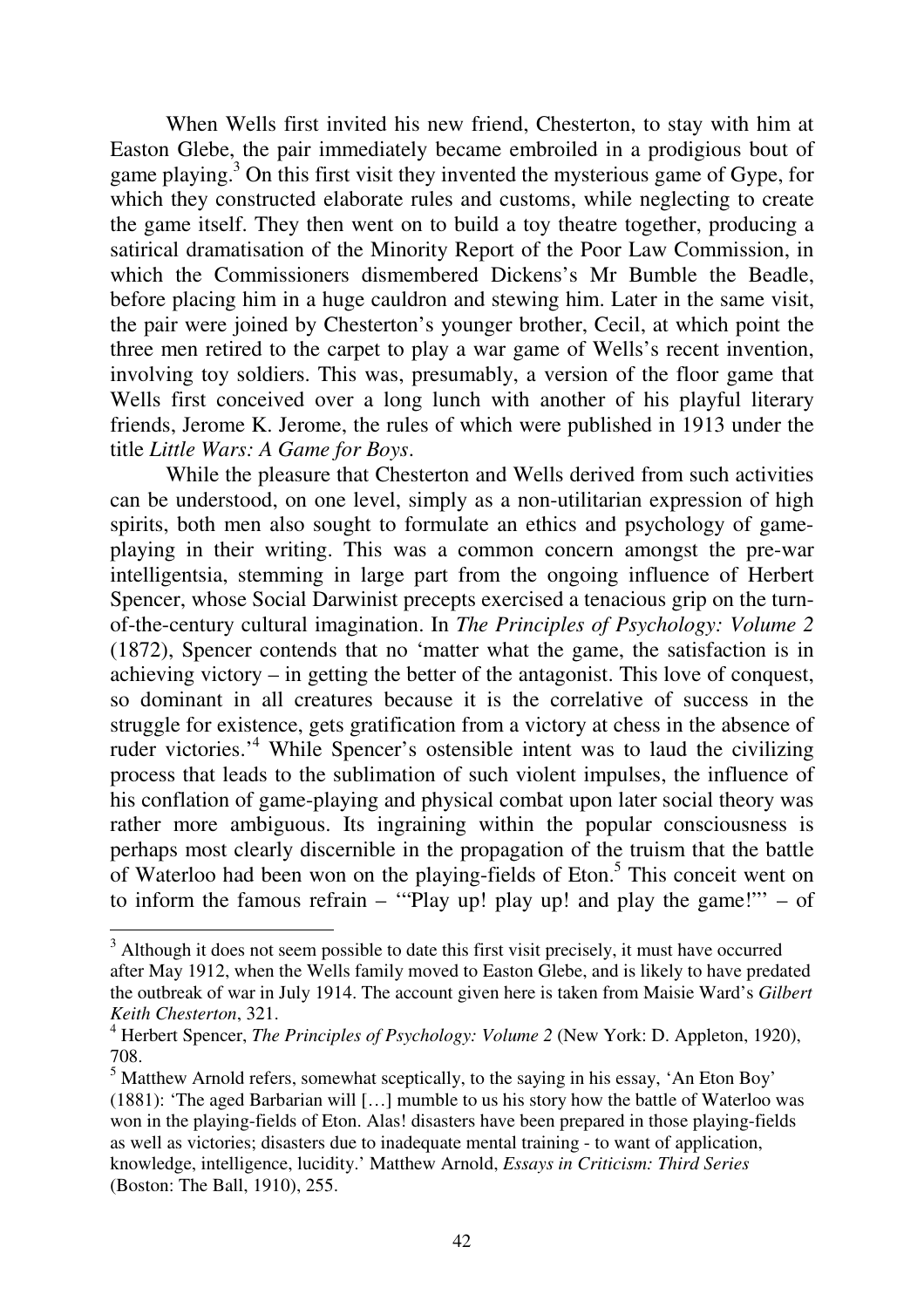Henry Newbolt's war poem, 'Vitaï Lampada' (1892), in which the protagonist's memories of dutiful service on the public-school cricket-ground inspire him to bravery on the battlefield.<sup>6</sup>

Both Chesterton and Wells were uneasy about such rhetoric. Chesterton was particularly repelled by the sanguinary applications of play encouraged by Spencer's speculations, and expended much intellectual energy in challenging the latter's account of the agonistic foundation of game-playing. In one of his earliest articles for *The Speaker*, Chesterton sets out to distinguish children's games from the adult variety: 'Games as ordinarily understood [by the adult] do not constitute play, they constitute sport. In a game, as the adult understands a game, the essential is competition, and the aim victory,' whereas 'children's play is, a festival, a strictly ceremonial rejoicing'.<sup>7</sup> By investing the preadolescent game with the capacity to transfigure the competitive urge, Chesterton ascribes a utopian, somewhat prelapsarian dimension to this stage of play, implying that it might offer a pacific corrective to the adult combatant: 'One of the most universal and popular forms of play amongst children is that represented by "Here we go round the mulberry-bush," which consists of nothing but running round in a ring. It consists of the circle, the very type of equality and communism.<sup>8</sup>

With the publication of *Little Wars*, Wells sought to infuse his vision of play with a similar pedagogic message. Although the majority of the text is given over to an entertaining account of the fun to be had in playing the game, he also appended a more serious final chapter, 'Ending with a Sort of Challenge', in which he argues that the game conveys a positive ethical message, since it not only offers a vicarious substitute for the combative urge, but also pragmatically demonstrates the folly of war to the player. Thus, Wells combines an adherence to the precepts of Spencerian psychology with a Chestertonian desire to destabilise them:

[*Little Wars*] is a homeopathic remedy for the imaginative strategist. Here is the premeditation, the thrill, the strain of accumulating victory or disaster—and no smashed nor sanguinary bodies, no shattered fine buildings nor devastated country sides, no petty cruelties. … I have never yet met in little battle any military gentleman … who did not presently get into difficulties and confusions among even the elementary rules of the Battle. You have only to play at Little Wars three or four times to realise just what a blundering thing Great War must be. … That, I think, is the

<sup>6</sup> Henry Newbolt, *Collected Poems: 1897-1907* (London: Thomas Nelson, 1918), 131.

<sup>7</sup> G. K. Chesterton, 'Some Urgent Reforms: Playgrounds for Adults II', *The Speaker*, 30 Nov 1901. BL MS Add.73381 ff.77.

<sup>8</sup> Ibid, ff.77.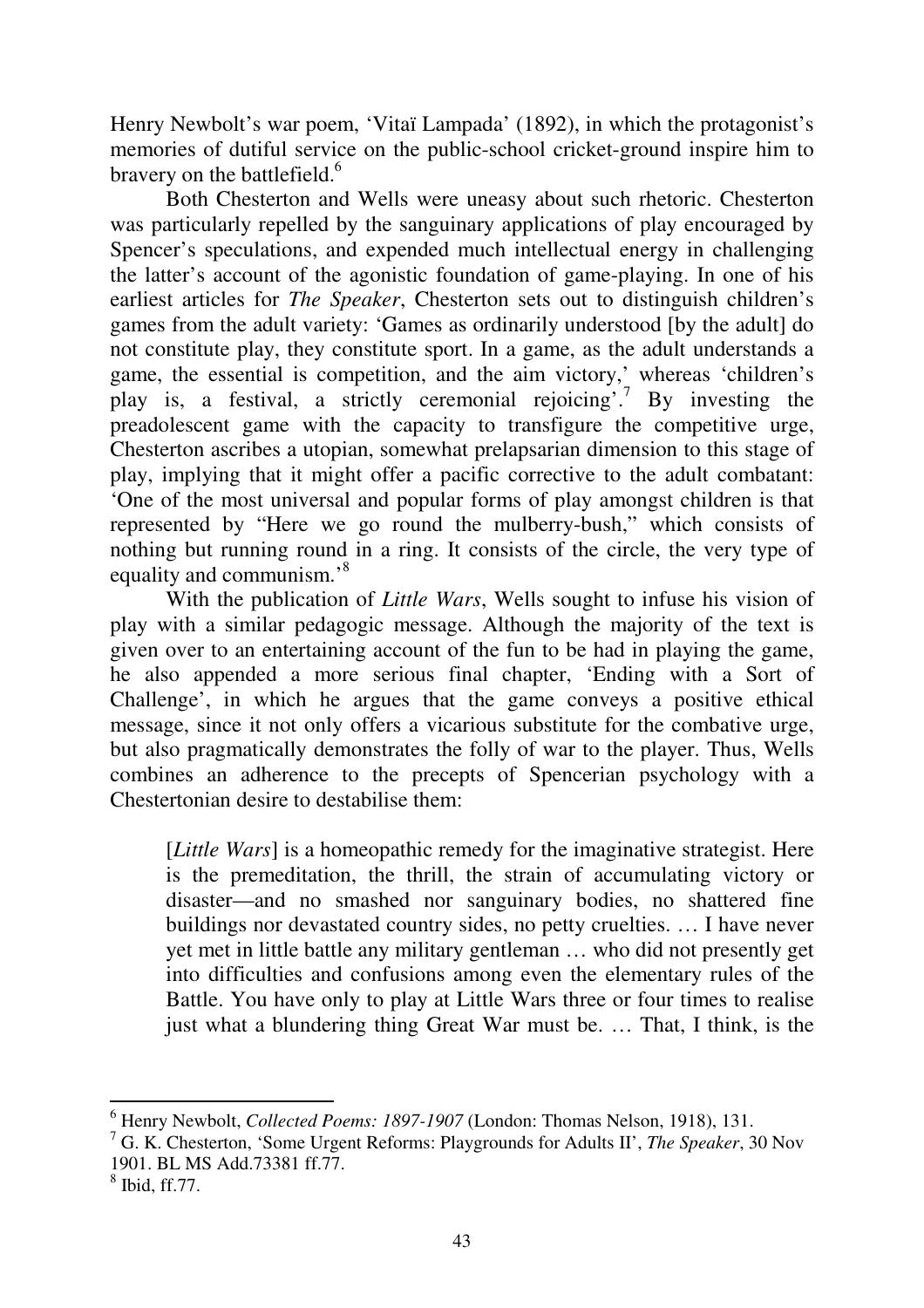most pacific realisation conceivable, and Little War brings you to it as nothing else but Great War can do. $9$ 

Wells's belief that Great War might be equally effective in bringing about this realisation was put to the most urgent possible test in the following year, with the outbreak of the conflict that quickly became known as 'The Great War'. Wells promptly composed a lengthy treatise on the subject, bearing the now-famous epigrammatic moniker, *The War That Will End War* (1914), in which he argued that 'world pacification' must be the ultimate purpose of the conflagration: 'this is now a war for peace.'<sup>10</sup> Here Wells echoes the rhetoric of *Little Wars* by arguing that the extremity of the carnage will ultimately function as a permanent cautionary example of the futility of war, though the torturous logic of this pacific defence of war leaves Wells in the position of implying that the most dramatic possible bloodbath is necessary in the short term, to serve the longer-term good. Consequently, despite his anti-war rhetoric, in order to defend his thesis Wells was compelled to oppose those pacifists who denounced the war outright, with the result that many considered him to have undergone an extraordinary overnight conversion to jingoism. Wells's biographer, Vincent Brome, goes further, arguing that once the conflict began in earnest, it 'carried Wells away on a wave of excitement'. Much as families of the period would gather around the dining table to play freshly patented board games such as 'Bombarding the Zepps' and 'From The Ranks To Field Marshal', Wells was lured into the drama of the tactical to and fro, evincing, in Brome's view, an 'almost schoolboy impetuosity' in translating his enthusiasm for prophecy to the largest possible canvas.<sup>11</sup>

The note of dissonance between Wells's professed pacifism and projected militarism is illustrated by a quirk in the first edition of *The War that Will End War*, which ends with a paratextual advert for *Little Wars* that directly contradicts the rhetoric of Wells's afterword. The advertiser explains that *Little Wars* functions as an indispensable handbook for the successful prosecution of real war, rather than a deterrent against such action: 'every essential to good generalship in actual warfare is [required] before a victory can be won. So much is this the case that the game has been taken up in earnest by a number of prominent military men.'<sup>12</sup> In the copy consulted for this article (held in the University of York's J. B. Morrell Library), this blurb has inspired one reader to angrily scrawl 'flag-waving Teutonic Kiplingism' at the top of the page. While this is not a characterisation that Wells would have readily recognised, the kernel of ambivalence in Wells's temperament is hinted at in his semiautobiographical novel, *The New Machiavelli* (1911), in which the narrator

<sup>9</sup> H. G. Wells, *Little Wars: A Game for Boys* (London: J.M. Dent, 1931), 103-6.

<sup>&</sup>lt;sup>10</sup> H. G. Wells, *The War that Will End War* (London: Frank & Cecil Palmer), 11.

<sup>&</sup>lt;sup>11</sup> Vincent Brome, *H. G. Wells* (Kelly Bray: Stratus, 2001), 140.

<sup>12</sup> Wells, *The War*, un-paginated end matter.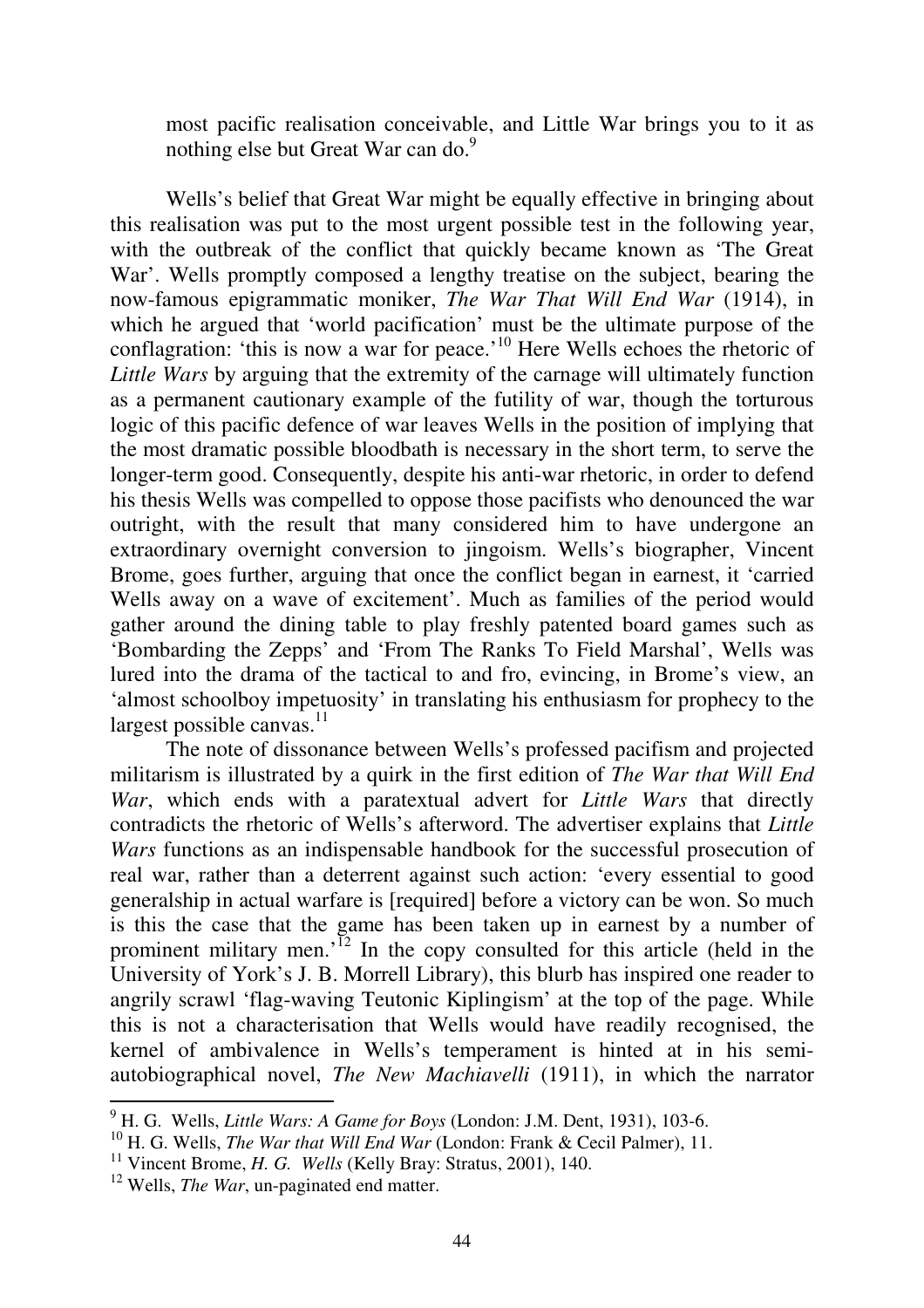recalls that while he 'disliked Herbert Spencer all my life,' Kipling's 'wild shouts of boyish enthusiasm for effective force' had exerted a powerful influence upon his youthful development. $^{13}$ 

Despite Wells's assertion that *Little Wars* was designed to dissuade the would-be militarist from action, the utilitarian claims of the advertiser are supported by evidence that war games found favour amongst the political top brass of the era. The guest book at the military stronghold, Reigate Priory, records that Winston Churchill played a military strategy game named '*L'Attaque*', during a visit shortly before the outbreak of the First World War, and of course, as the century wore on, the meetings of senior strategists were increasingly conducted around maps filled with miniaturised military units.<sup>14</sup> Nonetheless, with the advent of the First World War, the discrepancy between what Wells termed, in *Little Wars*, 'the exact science of our war game', and the profoundly inexact science of Great War quickly became evident on the ground.<sup>15</sup> As Wells noted in another of his volumes of war writing, *What is Coming? A Forecast of Things after the War* (1916), 'the game played according to the very latest rules of 1914' seemed to be based upon appallingly randomised slaughter.<sup>16</sup> A year later, in *War and the Future* (1917), Wells admits that every prediction that he has made so far has run aground on an inadequate factoring in of contingent human folly. Nonetheless, he immediately goes on to offer further speculations upon the relative likelihood of transforming 'the present endlessly hopeless game into a new and different and manageable game', a hope encouraged by evidence that 'the Western allies are playing a winning game upon the western front'.<sup>17</sup> Though Wells was proved correct in the latter assessment, it is striking that even at this late stage in the bloody conflict he consistently turns to the language of play when setting out his

<sup>13</sup> H G. Wells, *The New* Machiavelli, ed. Simon J. James (London: Penguin, 2005), 93; 105. In a further indication of Wells's ambivalence, the narrator goes on to note that his antipathy towards Spencer was softened when he read the latter's autobiography, and finally found that he 'loved him' (93).

<sup>14</sup> For details of Churchill's time at Reigate, see 'Churchill's Secret Reigate' *Reigate History*, 2010 <http://www.reigatehistory.co.uk/churchill.htm> [accessed 30 March 2015]. <sup>15</sup> Wells, *Little Wars*, 69.

<sup>16</sup> H. G. Wells, *What is Coming? A Forecast of Things after the War* (London: Cassell, 1916), 32. This shift is illustrated in rather unsettling microcosm by the fate of the raw materials of *Little Wars*. Mathilde Meyer, the governess of Wells's sons, recalled that after one skirmish 'hopelessly damaged soldiers were melted down in an iron spoon on the schoolroom floor, and others had a new head fixed on by means of a match and liquid lead.' Mathilde Meyer, *H. G. Wells and His Family* (Edinburgh: International Publishing, 1955), 27.

<sup>17</sup> H. G. Wells, *War and the Future: Italy, France and Britain at War* (London: Cassell, 1917), 273, 269.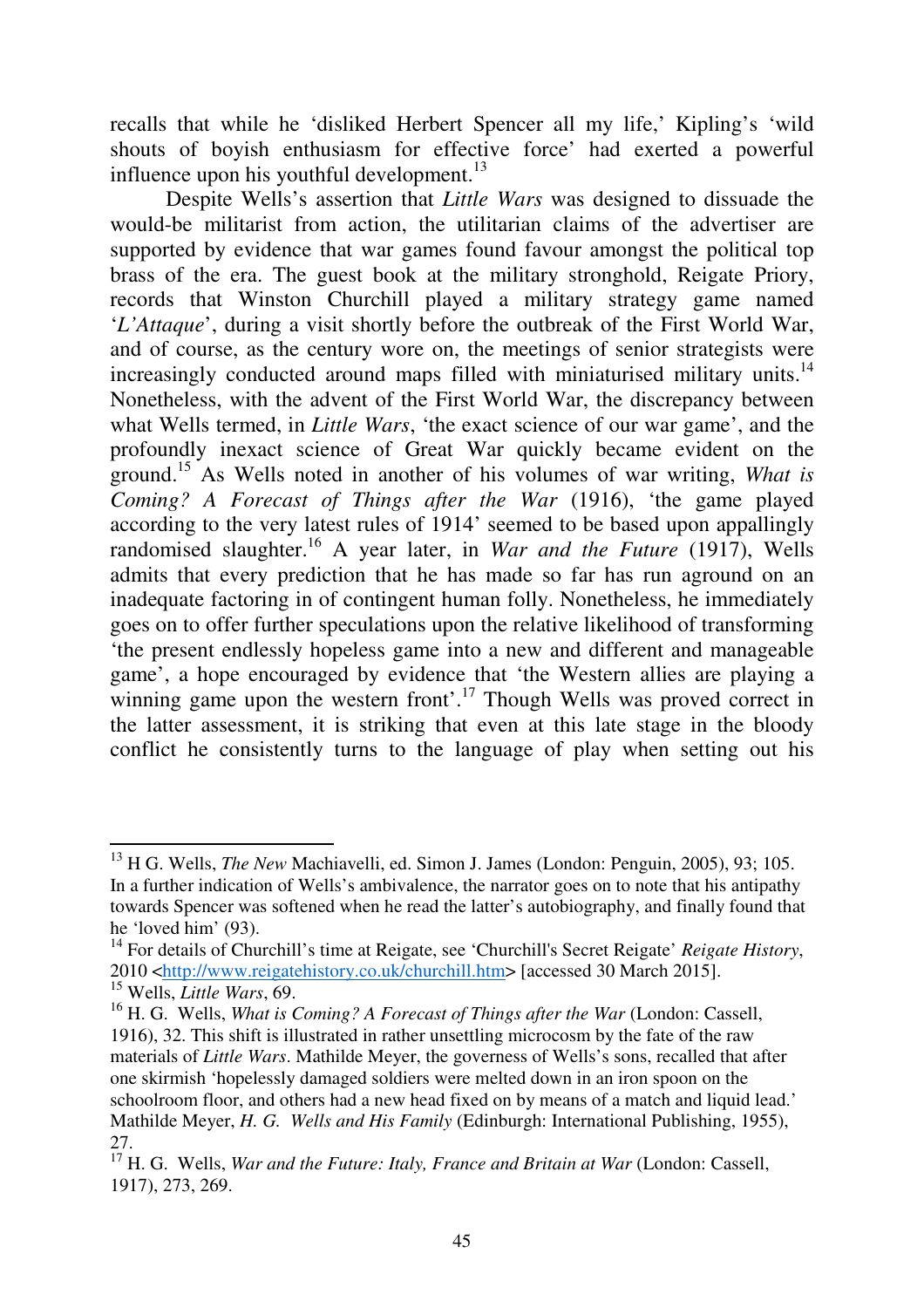predictions – indeed, he refers to the war and its consequences as a game on twelve separate occasions in the book.<sup>18</sup>

Wells's staunch contemporaneous defence of the war was shared by Chesterton, as was his propensity to discuss the conflict in terms of gameplaying. Chesterton's polemical tract, *The Barbarism of Berlin* (1914), presents his first extended analysis of this new incidence of 'the game called war'. The text begins with a tabulation of Germany's preliminary infractions against Belgium and France, before wondering rhetorically, how 'long is anybody expected to go on with that sort of game?' Later, Chesterton corroborates the Wellsian advertiser's assessment of the enthusiasm of military strategists for war games, while doubting the enemy's aptitude for such activities: 'It is said that the Prussian officers play at a game called *Kriegspiel*, or the War Game. But in truth they could not play at any game; for the essence of every game is that the rules are the same on both sides.<sup>'19</sup>

While it might be assumed that Wells's defence of military action would be less nationalistic in tone than that of Chesterton, their polemics reveal a surprising ideological affinity on this point, again deriving from a shared distrust of the influence of Spencerian social theory upon political systems.<sup>20</sup> In his second treatise on the war, the ironically titled propaganda piece, *The Crimes of England* (1915), Chesterton deprecates 'Prussia, plodding, policing, as materialist as mud', before arguing that 'It matters little whether we call' the political philosophy at hand, 'with the German Socialists, "the Materialist Theory of History"; or, with Bismarck, "blood and iron." It can be put most fairly thus: that all *important* events of history are biological, like a change of pasture or the communism of a pack of wolves.'<sup>21</sup> Wells's assessment of the evils of 'Prussianism' in *The War that Will End War* is barely differentiable from Chesterton's position:

We have to destroy an evil system of government and the mental and material corruption that has got hold of the German imagination and taken hold of German life. We have to smash the Prussian Imperialism [...which] has preached a propaganda of ruthless force and political

<sup>18</sup> *War and the Future*, 31; 51; 134; 135; 140; 149; 170; 261; 269; 273.

<sup>19</sup> G. K. Chesterton, *The Barbarism of Berlin* (London: Cassell, 1914), 93, 11, 45.

 $20$  It is also notable that Chesterton and Wells were both members of the War Propaganda Bureau. An edition of *The Barbarism of Berlin* was published by the Bureau, and it seems likely that the tenor of all of the war polemics discussed above was moulded by both men's understanding of their duties in relation to the WPB. For more details, see 'War Propaganda Bureau', *Spartacus Educational*, September 1997 (updated January 2015) <http://spartacuseducational.com/FWWwpb.htm> [accessed 30 March 2015].

<sup>&</sup>lt;sup>21</sup> G. K. Chesterton, *The Crimes of England* (London: Cecil Palmer & Hayward, 1915), 75, 99.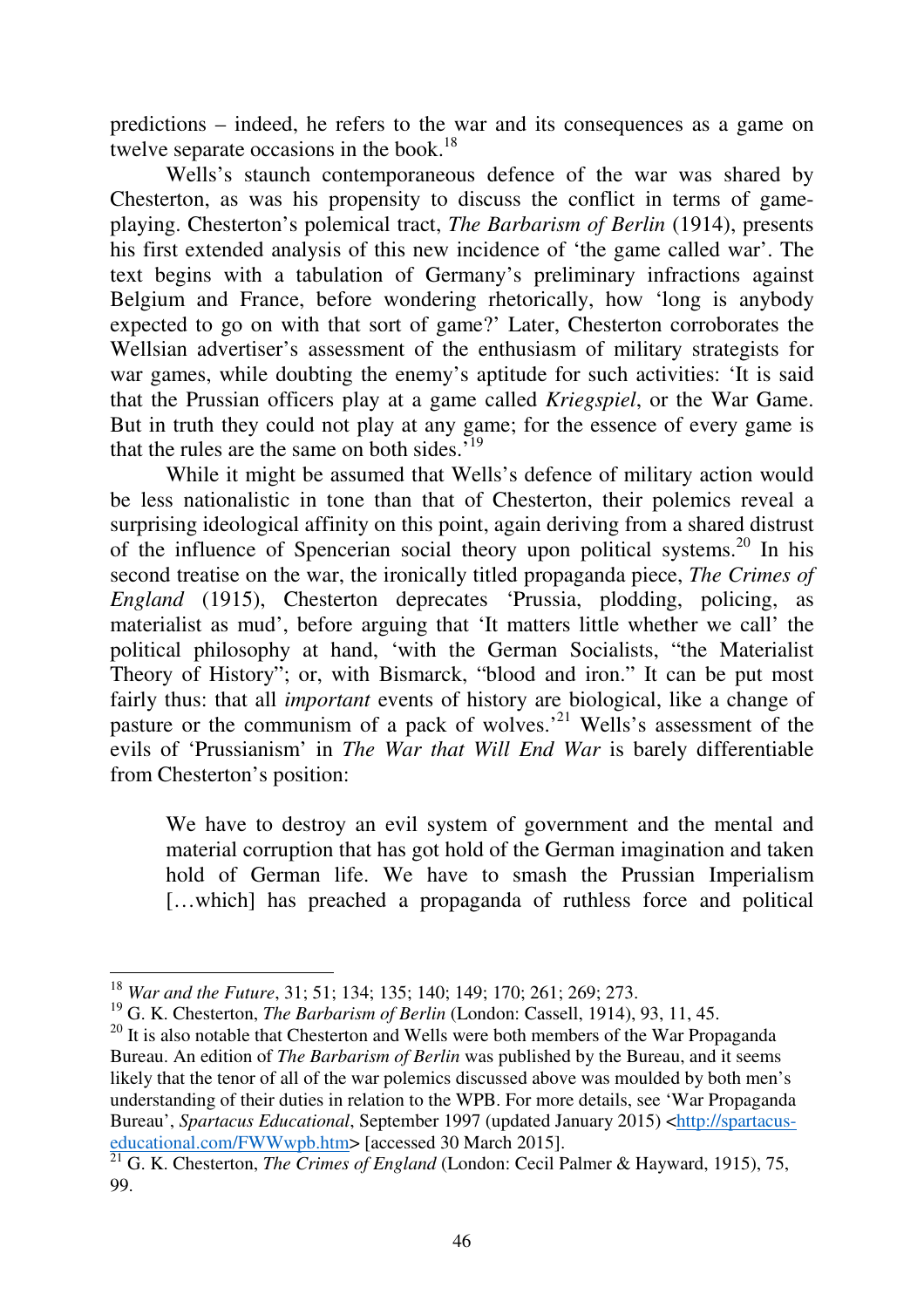materialism to the whole uneasy world. "Blood and iron," she boasted, was the cement of her unity. $22$ 

However, Wells departed from Chesterton in the utopian addendum that he affixed to these reflections. When Chesterton came to mount a retrospective defence of the war in his autobiography, he particularly defined his position as a sober antidote to Wellsian utopianism, arguing that the concept of a war to end war possesses no intrinsic ethical merit, as it might just as easily be used to justify a war of aggression as one of defence. Consequently, Chesterton was 'far from certain that a War to End War would have been just'. Conversely, his continuing retention of a pro-war position was based upon his belief that the 'only defensible war is a war of defence', and that the purpose of the Great War had been 'the great defence of civilization. … We never promised to put a final end to all war. … We only said that we were bound to endure something very bad because the alternative was something worse.<sup> $23$ </sup>

### **WYNDHAM LEWIS AND** *THE CHILDERMASS*

One might imagine that Chesterton's cautious, measured position would have been rather more acceptable to those who had fought and suffered in the conflict than Wells's somewhat shrill, overheated pipe-dreams. Consequently, it is rather surprising to find that in one of the most powerful fictional responses to the First World War – Wyndham Lewis's dark post-war fantasia, *The Childermass –* it is Chesterton who comes under tacit attack, while the evidence of Lewis's correspondence demonstrates that he looked upon Wells in a rather more favourable light. Unlike Wells and Chesterton, Lewis fought in the war, serving as a bombardier on the battlefields of Ypres and Passchendaele. Consequently he possessed hard-won experience of a conflict that he later defined in terms of perverse play – in 'this odd game called war … a dum-dum bullet is a foul, but a gas-bomb is  $O.K.$  – in which he saw himself as a playing piece manipulated across the landscape by the unseen hand of an incompetent game-player: 'I moved hither and thither over this sea of mud and have since been told that it was a fool who was moving me.<sup> $24$ </sup>

*The Childermass* concerns the posthumous journey of two fallen soldiers, Satterthwaite and Pullman, through the 'city of the dead' to an appointment with a sinister figure named the Bailiff, who holds the salvation or damnation of his deceased petitioners in his power.<sup>25</sup> Lewis's city of the dead operates as a fantastical rendering of the battlefields of the war, with Pullman compelled to maintain constant vigilance over a hostile terrain in which individuals and objects discorporate at a moment's notice, and inexplicable shifts in the ֬֒

<sup>22</sup> Wells, *The War*, 8-9.

<sup>23</sup> Chesterton, *Autobiography*, 248, 247.

<sup>24</sup> Wyndham Lewis, *Blasting and Bombardiering* (London: John Calder, 1982), 151; 152.

<sup>25</sup> Wyndham Lewis, *The Childermass* (London: John Calder, 1965), 38.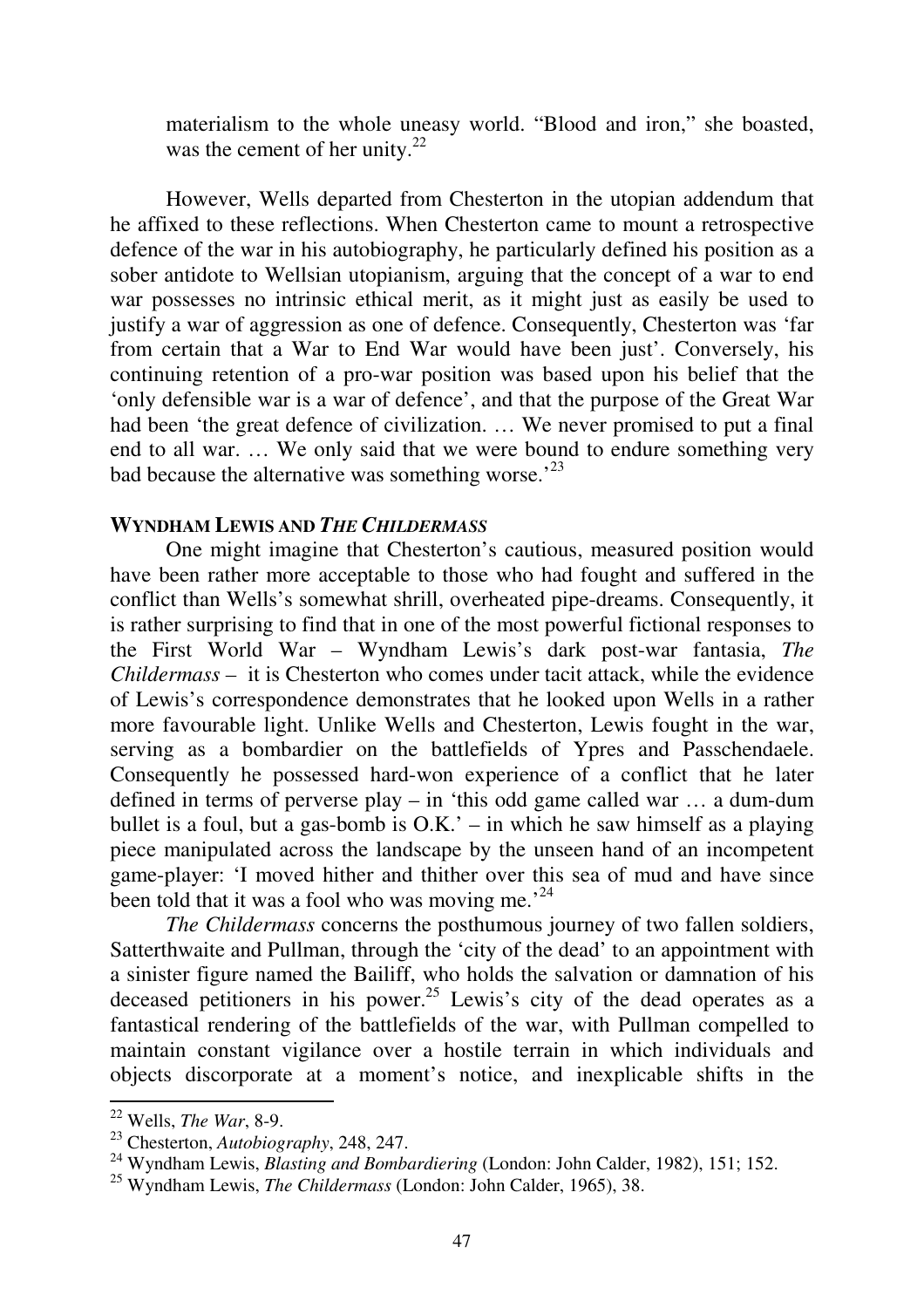landscape cause continual disorientation. Pullman embodies the stoic, responsible serviceman, the 'staunch attendant' (19) of Satterthwaite, who represents, in turn, the capitulation of the adult to a state of infantilism. Satterthwaite is consistently rendered in childlike terms, clinging needily to Pullman 'with a shell-shock waggle' (19) to his walk, while prattling to himself, in cockney, '"What a *gime*! What a *gime*!"' (58). The narrator explains that Satterthwaite is 'the victim of the devils of Humour, of war pestilence and famine […] his mouth and nostrils full of the Death-gas again, shell-shocked into automaton. '"What a *gime*!" he whimpers' (59).

As Michael Hallam has recently noted, Naomi Mitchison considered Lewis's development of his 'enemy' persona after the war to be 'a constructive pose, a satirical mode meant to enable genuine social reflection and change. Lewis, the enemy of infantilism, wanted all society to grow up.<sup>26</sup> In this light, Lewis's depiction of Satterthwaite might be understood as a critique of the principled pre-war juvenility of Chesterton and Wells. Discussing Chesterton shortly before the war began, Lewis situated him as the progenitor of an infantilised public discourse. Perhaps with one eye on Chesterton's laudation of prepubescent game-playing, Lewis imagines him writing his articles from 'his nursery rocking-horse', before deriding his social thinking as the 'drivelling of an imbecile … one long mechanical dribble of empty inversions and wearisome similes from the nursery'.<sup>27</sup> If Lewis's pre-war rendering of Chesterton seems somewhat harsh, his post-war polemics make these jibes appear positively amiable. In *The Art of Being Ruled* (1926) and *Time and Western Man* (1927), both composed concurrently with *The Childermass*, Lewis refers to Chesterton, variously, as 'a ferocious and foaming dogmatic toby jug,' and as a nightmarishly carnivalesque figure whose 'cartoon-like John Bull physique' is topped off with 'a sanguine grin fiercely painted on'. In summary, Chesterton presents 'a sinister figure such as you would find, perhaps—exploiting its fatness, its shrewdness, its animal violence, its blustering patriotism all at once – in the centre of some nightmare Bank Holiday fair'.<sup>28</sup>

This rhetoric builds up to a near-hysterical conception of Chesterton as a physically threatening presence; it also reads as an uncannily accurate gloss on the character of the Bailiff in *The Childermass*, a correspondence that has

<sup>&</sup>lt;sup>26</sup> Michael Hallam, 'In the "Enemy" Camp: Wyndham Lewis, Naomi Mitchison and Rebecca West', in *Wyndham Lewis and the Cultures of Modernity*, ed. Andrzej Gasiorek, Alice Reeve-Tucker & Nathan Waddell (Farnham: Ashgate, 2011), 74.

<sup>27</sup> Wyndham Lewis, 'Futurism and the Flesh' (1914), in *Creatures of Habit and Creatures of Change: Essays on Art, Literature and Society 1914-1956*, ed. Paul Edwards (Santa Rosa: Black Sparrow Press, 1989), 35.

<sup>&</sup>lt;sup>28</sup> Wyndham Lewis, *Time and Western Man* (London: Chatto and Windus, 1927), 387; and Wyndham Lewis, *An Anthology of His Prose*, ed. E. W. F. Tomlin (London: Methuen, 1969), 157.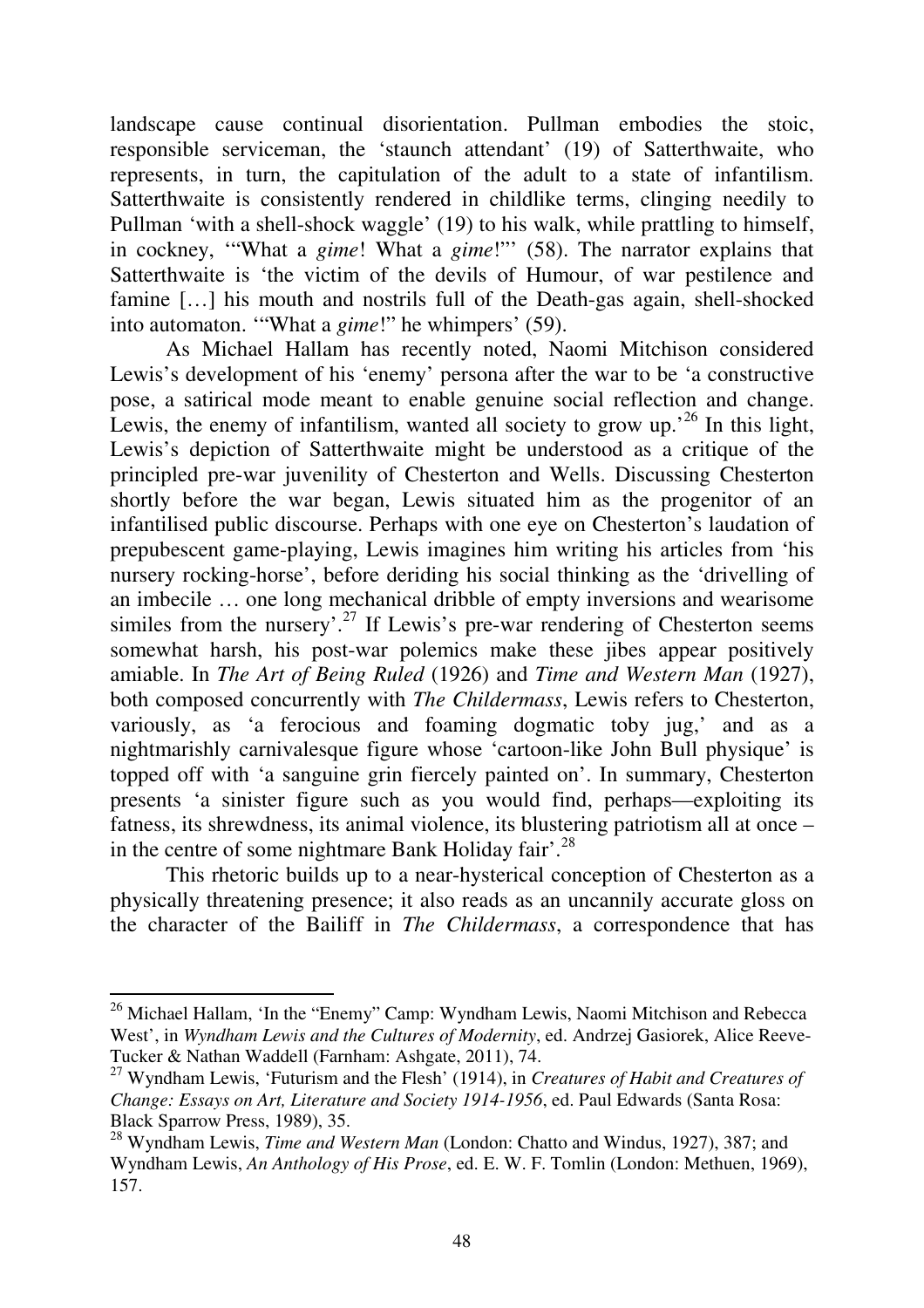surprisingly evaded Lewis scholars to date.<sup>29</sup> Chesterton's putative location at the centre of 'some nightmare Bank Holiday fair' is called to mind by the assertion of the critic, Robert Chapman, that the Bailiff is 'a burlesque of Peter at the gates of Heaven' who 'performs in a booth resembling a Punch and Judy theatre'.<sup>30</sup> In the text, this image is elaborated upon in lurid detail: the Bailiff resembles 'Uncle Punch amongst his jolly children … all grinning vulpine teeth, puckered eyes' and 'rubicund cheeks' (151), with a 'great red bud of [a] head to adumbrate the bludgeon-skull of the Britannic Bulldog, all of a portly piece ... with Mr Bull's bluff eye' (189). The Bailiff has succeeded in turning his acolytes into 'pseudo-infant-minions' (159), who listen rapt as he expounds his anti-intellectual dogmas 'floridly fiercely and irresponsibly' – recall Chesterton's 'sanguine grin *fiercely* painted on' (309; my emphasis).

Notwithstanding Lewis's long-held antipathy toward Chesterton's advocacy of a childlike disposition, it remains initially confusing that he should have developed such a visceral apprehension of Chesterton in his writing of the 1920s, since the latter's support of the war, though resolute, was far from gratuitously bellicose in comparison to many of his journalistic contemporaries. Chesterton was no shallow jingoist; rather, he possessed an acute sensitivity to the suffering of his nation – it seems no coincidence that he experienced a complete mental and physical breakdown shortly after the war broke out. As Chesterton later recalled, his last action before his collapse was to 'go to Oxford and speak to a huge packed mass of undergraduates in defence of the English Declaration of War. That night is a nightmare to me; and I remember nothing except that I spoke on the right side.<sup>31</sup>

So why should Lewis have come to regard Chesterton not merely as a naïve bungler in world affairs, but as a thoroughly malign influence upon the nation's psyche, goading it to war while posing as a childlike innocent? One possible explanation is the little-known fact that in 1917 Chesterton lent his name to a campaign to conscript the artist, Jacob Epstein, following the latter's successful application to be exempted from the call-up on the grounds that he was an "irreplaceable artist".<sup> $\frac{32}{2}$ </sup> Epstein's exemption was subsequently

 $^{29}$  To my knowledge, the only critical work to remark upon this possible correspondence is William Blissett's article, 'Chesterton and English Literary Modernism'. Blissett notes, as an aside, that '[t]he exuberant, larger-than-life, grotesque figure of the Bailiff […] reminds me of the pseudo-jolly, somehow menacing figure of Chesterton as caricatured by the Men of 1914 early in their careers'. *The Chesterton Review*, 34 (2008), 113-44 (129).

<sup>30</sup> Robert T. Chapman, *Wyndham Lewis: Fictions and Satires* (London: Vision, 1973), 169. <sup>31</sup> Chesterton, *Autobiography*, 248-9.

<sup>32</sup> This incident is related by Martyn Downer in *The Sultan of Zanzibar: The Bizarre World and Spectacular Hoaxes of Horace de Vere Cole* (London: Black Spring Press, 2010), 191. Downer reports that the campaign was conducted in the pages of the *Evening Standard* in June 1917, beginning with an interview in which Sir Philip Burne-Jones expressed dissatisfaction with the exemption. The sculptor, Francis Derwent Wood, registered his agreement with Burne-Jones in an open letter, and Wood was then 'forcefully backed up' by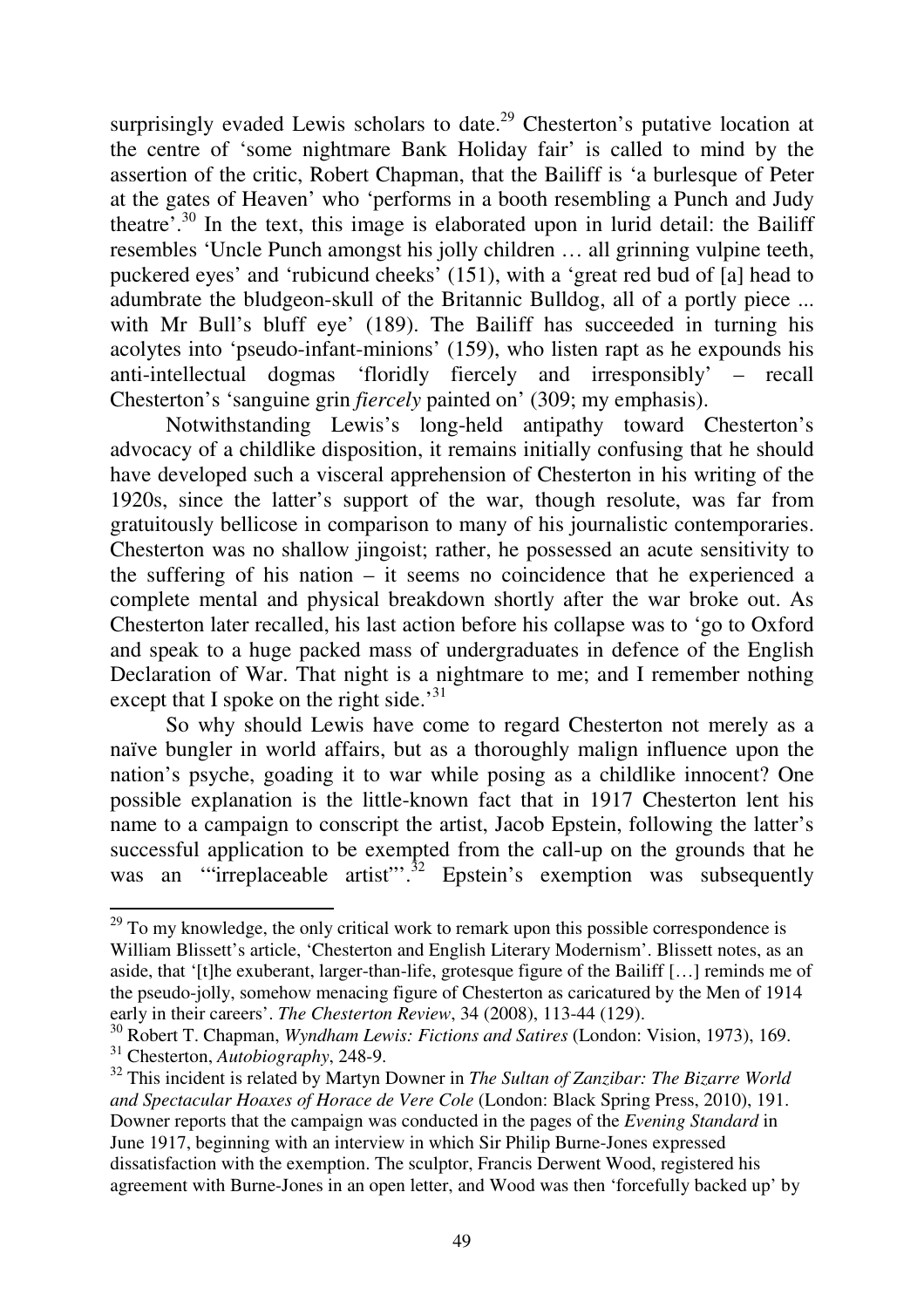overturned, and although he never saw action (having suffered a nervous breakdown while still in England), his modernist peers were outraged by this intervention.<sup>33</sup> In *The Childermass*, the Bailiff authorises executions in a spirit of blithe joviality, and it seems plausible that Chesterton's apparent capacity to sway the powerful may have contributed to the Bailiff's rendering as an irresponsible arbiter of salvation and damnation, whose patronage of his 'jolly children' recalls Lewis's claim that Chesterton thrilled at the idea of 'a jolly old war (with all the usual accompaniments of poison gas and bombs)'.<sup>34</sup> In the text, one of the Bailiff's pseudonyms is revealed to be 'Herod', while the novel's title is a reference to the Feast of the Holy Innocents.<sup>35</sup> Accordingly, this imagery would seem to situate Chesterton as a modern-day Herod, demanding the massacre of all the young males of a generation.

It is certainly difficult to defend Chesterton's actions in the Epstein case. In mitigation, one might note that his beloved brother, Cecil, with whom he and Wells had played *Little Wars* at Easton, was now at the front, and was dead the following year. Moreover, in view of Chesterton's democratic convictions, he would have deplored the notion that certain individuals should be exempted from service purely on the grounds of exceptional artistic talent. Lewis makes a comparable point in his autobiography, *Blasting and Bombardiering* (1937), in a bitterly ironical account of the manoeuvrings of his more well-connected literary contemporaries:

The 'Bloomsburies' were all doing war-work of 'national importance', down in some downy English county, under the wings of powerful pacifist friends; pruning trees, planting gooseberry bushes, and haymaking, doubtless in large sunbonnets. One at least of them, I will not name him, was disgustingly robust. All were of military age. All would have looked well in uniform.<sup>36</sup>

However, the key difference is that Lewis was on the front line in 1917 and Chesterton was not; the latter was intervening in the fate of a flesh-and-blood man from the safety of his bureau, in a manner that might be compared to the abstracted war-game player, manipulating his toy soldiers, and Lewis could not forgive the fact.<sup>37</sup>

Chesterton. Due to an embargo in force at the British Newspaper Library during the composition of this article I have not been able to consult and quote from the original newspaper correspondence.

<sup>33</sup> Downer, 192.

<sup>34</sup> Lewis, *Anthology*, 158.

<sup>35</sup> Lewis, *Childermass*, 72.

<sup>36</sup> Lewis, *Blasting*, 184.

<sup>&</sup>lt;sup>37</sup> Chesterton later addressed this view of the conflict in an article on 'Satirizing the Great War' (*Illustrated London News*, 17 May 1924). Discussing Otway McCannell's satirical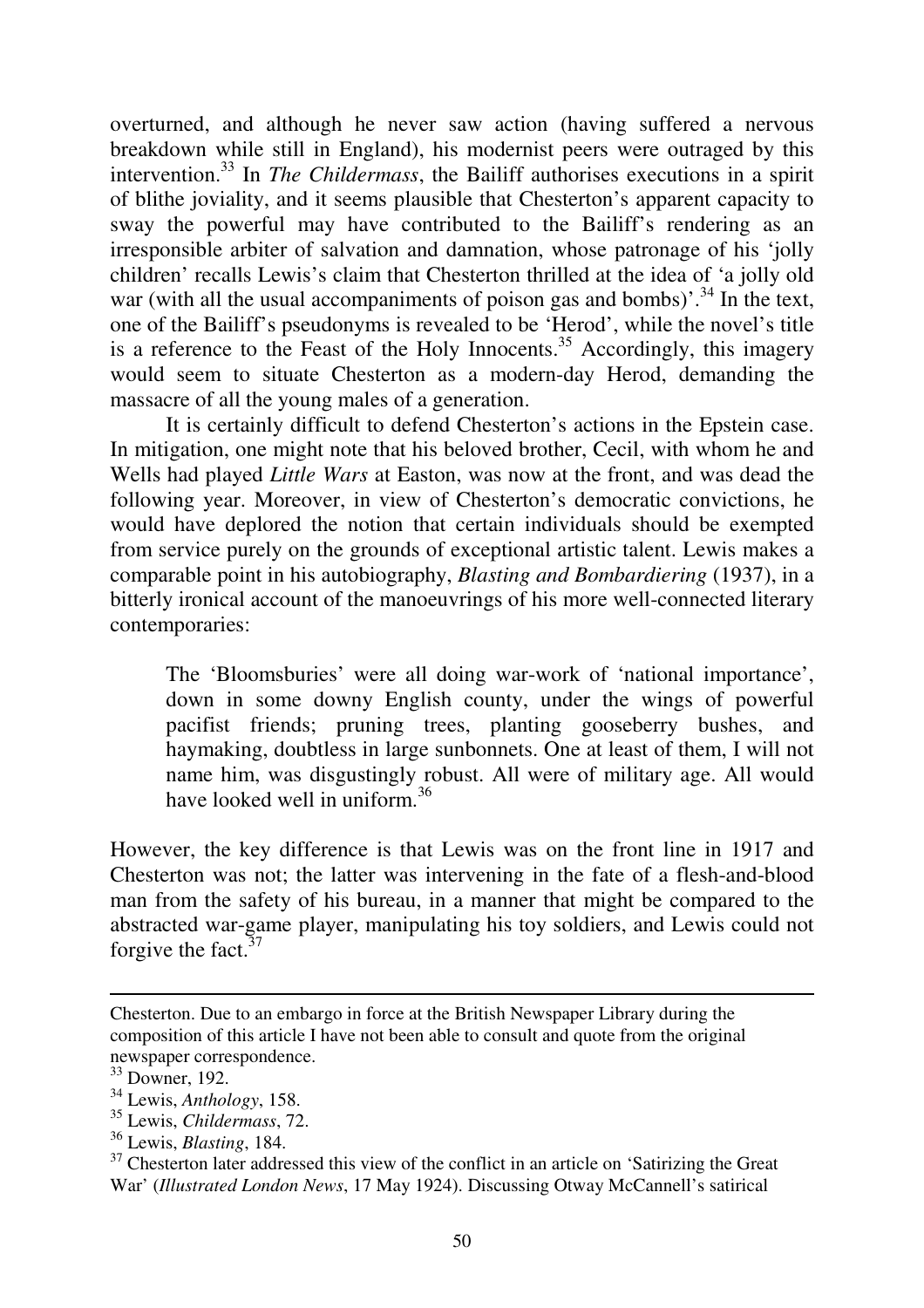#### **THE SLEEPER AWAKES**

֬֒

Following the publication of *The Childermass*, Lewis received a letter from Wells, offering slightly baffled plaudits: 'You have a mind alien to mine. But I find myself more & more deeply impressed by your vivid imagination, your power of evocation & your profound queer humour. … I salute you with gratitude and admiration.'<sup>38</sup> Lewis replied with equivalent praise, albeit couched in an implied recent modification of his view of Wells: 'for two or three years [… I have] come more and more to respect what you do', in particular 'I refer to articles I have from time to time read, dealing with the questions of war and Peace, which, partly because I was a soldier maybe and have especially reflected on that question, struck me very much. That is why I sent you a copy of *Childermass*, and I am overjoyed to hear that it met with your approval.'<sup>39</sup>

Lewis's conversion to an appreciation of Wells coincided with the latter's renouncement of his initial defence of the conflict. In a recent essay on Lewis's satirical treatment of war rhetoric, Nathan Waddell argues that 'from the First World War onwards [Lewis used] satire as a means of resisting the "war-to-endwars" rhetoric that irked him.<sup>40</sup> Lewis was ahead of the game in this respect – David Lodge has noted that by the mid-twenties, Wells's quixotic notion had become 'the ironic catch-phrase of a whole generation's disillusionment,' much as Siegfried Sassoon bitterly satirised the glibness of Newbolt's game-playing metaphor in his war poem, 'A Subaltern' (1917).<sup>41</sup> In *The Autocracy of Mr. Parham* (1930), Wells alludes, with grim self-recrimination, to his belated adjustment of perspective on the subject, when he has the narrator remark that after the war the military bartering between nation-states went on 'just as though there had never been that stupid talk about "a war to end war".<sup>42</sup>

illustration, 'The Devil's Chessboard', Chesterton explains that the picture consists of 'a number of repulsive people playing chess with human pawns, while behind them there is a horrible vision of slaughter'. Chesterton concedes that '[i]f there are luxurious and cynical people who launch wars wantonly for their own amusement, like chess-players' the image might be considered just, but goes on to contend that this is a misrepresentation of the nature of the Great War. G. K. Chesterton, *The Collected Works of G. K. Chesterton, Vol.33:* The Illustrated London News*, 1923-1925* (San Francisco: Ignatius, 1990), 329.

<sup>&</sup>lt;sup>38</sup> H. G. Wells, *The Correspondence of H. G. Wells*, 4 vols, ed. David C. Smith (London: Pickering & Chatto, 1998), vol. 3, 270.

<sup>39</sup> Wyndham Lewis, *The Letters of Wyndham Lewis*, ed. W. K. Rose (Norfolk: New Directions, 1963), 180.

<sup>40</sup> Nathan Waddell, 'Providing Ridicule: Wyndham Lewis and Satire in the "Postwar-to-endwar World"', in *Utopianism, Modernism, and Literature in the Twentieth Century*, ed. Alice Reeve-Tucker & Nathan Waddell (London: Palgrave, 2013), 56-73 (59). Waddell also notes that 'invasion literatures of the late Victorian and Edwardian periods had in fact engaged in detail with the idea of a "war to end wars" in advance of 1914' (60).  $41$  Lodge, 60.

<sup>42</sup> H G. Wells, *The Autocracy of Mr. Parham: His Remarkable Adventures in this Changing World* (London: Heinemann, 1930), 9. Waddell also quotes this source in his essay on Lewis, cited above.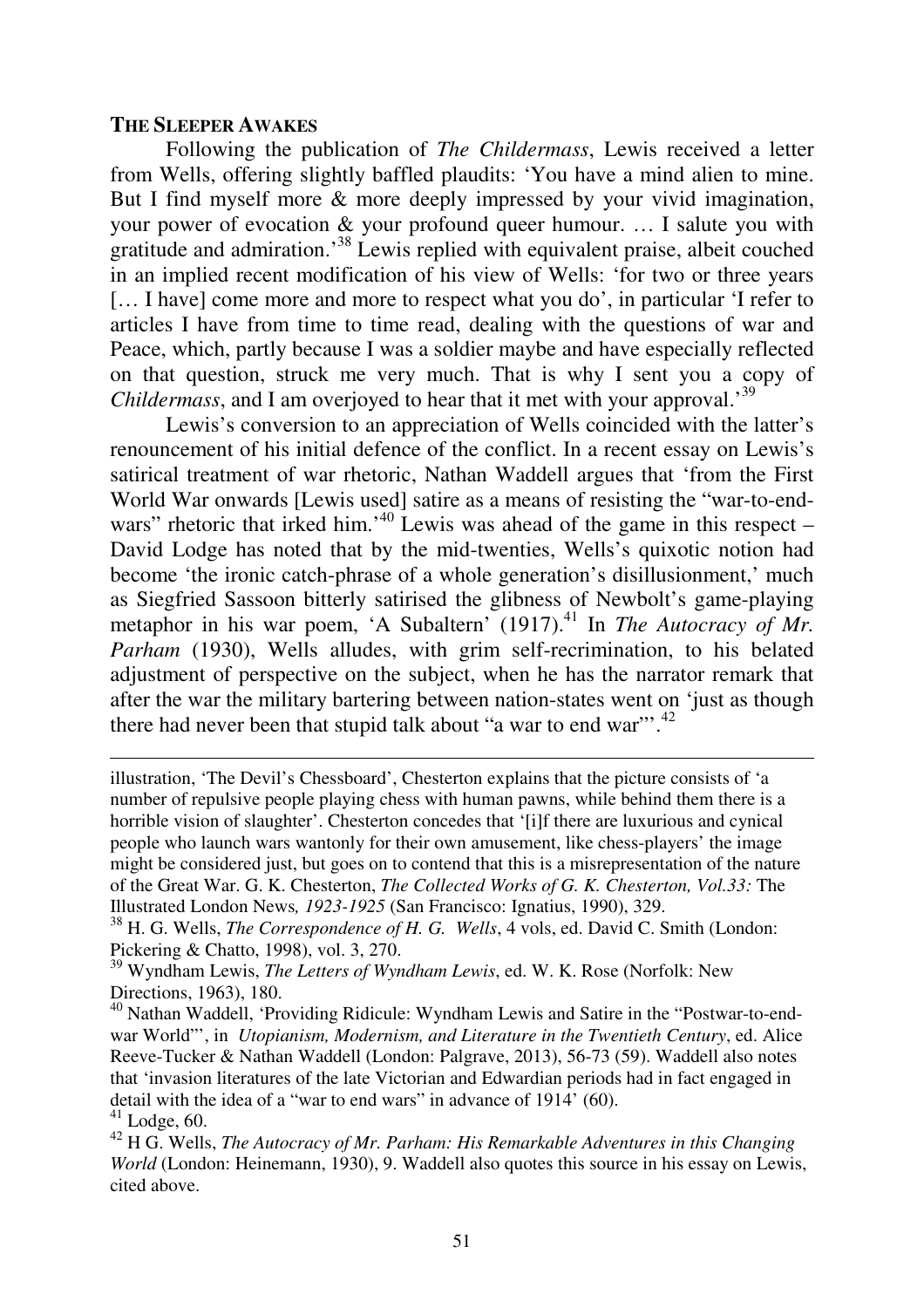If Chesterton wasbrought to the edge of his physical and mental endurance in 1914 by the weight of events, the same was true of Wells. At the conclusion of *The War that Will End War*, he reports his recent sense of mental strain in terms that strikingly mirror those of Chesterton in the *Autobiography*: 'There have been moments in the last three weeks when life has been a waking nightmare.'<sup>43</sup> The liminal imagery of the waking nightmare emphasises a sense of transition between states, from the dreamlike play-world of *Little Wars* to the nightmarish reality of Great War. In *Experiment in Autobiography* (1934), Wells specifically explains his change of outlook in terms of a transition from childhood to maturity: 'Up to 1914, I found a lively interest in playing a war game, with toy soldiers and guns … I like to think I grew up out of that stage somewhere between 1916 and 1920 and began to think about war as a responsible adult should.<sup>44</sup> In this respect, Wells's recantation must have presented pleasing evidence to Lewis of an ideological convert to his cherished cause of persuading society to grow up. In *The Childermass*, he refers with implicit approval to Wells's earlier novel, *When the Sleeper Wakes* (1899), on two separate occasions – perhaps he considered the title an apt metaphor of the ethical awakening of its author.<sup>45</sup>

Conversely, Chesterton's refusal to countenance a comparable *volte-face* no doubt exacerbated Lewis's antipathy. Chesterton impatiently ascribed Wells's change of heart to disappointment over the failure of his unrealistic pipe dreams: 'Those who now think too little of the Allied Cause are those who once thought too much of it. Those who are disappointed with the great defence of civilisation are those who expected too much of it. A rather unstable genius like Mr. H. G. Wells is typical of the whole contradiction.<sup>46</sup> Nonetheless, despite Chesterton's intractability over the ethical merits of the conflict itself, the measured, melancholy reflections on the war found in his autobiography demonstrate that he did come to share some of Wells's unease over the ethics of his pre-war game playing. There is more than a touch of survivor's guilt in the literary quotation that Chesterton selects to summarise his view of the aftermath of the war:

As the Ancient Mariner remarked, in a moment of melancholy comparison: The many men so beautiful And they all dead did lie;

<sup>43</sup> *The War*, 99.

<sup>44</sup> H. G. Wells, *Experiment in Autobiography: Discoveries and Conclusions of a Very Ordinary Brain (Since 1866),* 2 vols., vol. 1 (London: Gollancz, 1934), 102.

<sup>45</sup> Lewis, *Childermass*, 91; 98. The novel was rewritten and republished as *The Sleeper Awakes* in 1910, but Lewis's references are to the earlier title.

<sup>46</sup> Chesterton, *Autobiography*, 246-7.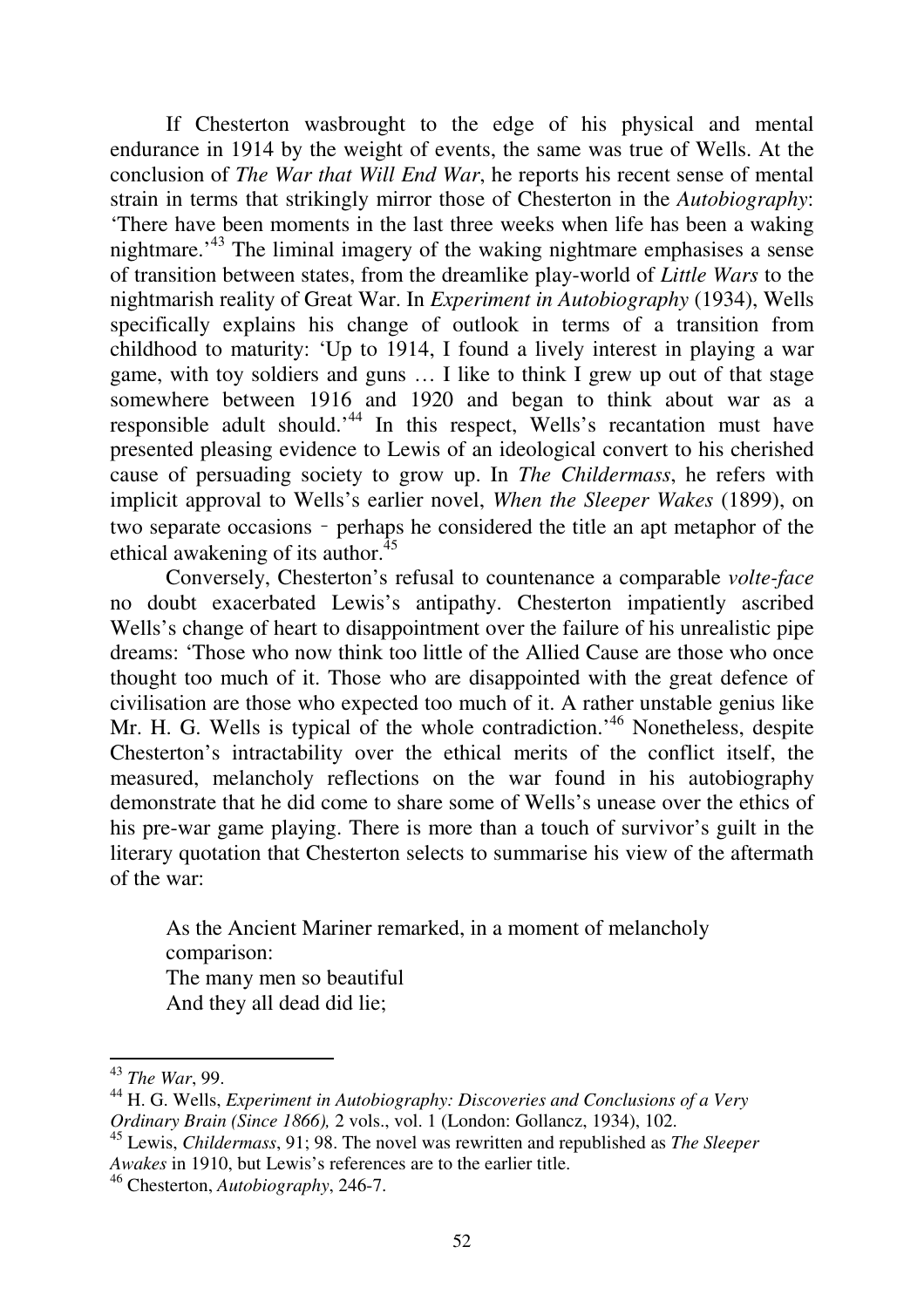And a thousand thousand slimy things Lived on; and so did  $I^{47}$ .

This reflection is triggered in the text by the recollection of a further example of game playing amongst the great and good on the eve of war. In June 1914, Chesterton became involved in a whimsical film project masterminded by J. M. Barrie, which again centred upon adults playacting at combat. As the film historian, Luke McKernan, has recorded, Barrie's hijinks began when he 'organised a "Cinema Supper" at the Savoy Hotel', including 'such luminaries as the Prime Minister Herbert Asquith [and] Edward Elgar'. Barrie 'hired a team of cameramen to film everyone arriving and then seated at their tables, and arranged the players so that Bernard Shaw was made to deliver a speech haranguing Chesterton and other guests', after which those whom Shaw had 'insulted then all got up, bearing swords ... and chased him off stage.'<sup>48</sup>

In the *Autobiography* Chesterton picks up the tale, recounting that the following day Barrie invited the previous night's pranksters to an Essex wasteland, where they were handed 'Wild West equipment' (232) and made to take part in the filming of a farcical Western. As Chesterton goes on to explain, the two days' events were all part of the same grand plan – Barrie had 'some symbolical notion of our vanishing from real life and being captured or caught up into the film world of romance; being engaged through all the rest of the play in struggling to fight our way back to reality' (234). While McKernon records this incident merely as a whimsical interlude, illustrative of the playful innocence of those pre-war days, Chesterton's account progresses to a rather more critical note, which discovers a self-lacerating moral in Barrie's metacinematic conceit: there 'had really been a sort of unearthly unreality in all the levity of those last hours; like something high and shrill that might crack; and it did crack. … If the Cowboys were indeed struggling to find the road back to Reality they found it all right' (234-5).

If Chesterton's references to the players 'vanishing from real life' and being 'caught up into the film world of romance' resonate with my account of the dangers of the literary commentator approaching war as a game of spectatorship and speculation at one remove, Chesterton's emphasis upon himself and his fellow performers as 'the Cowboys' seems particularly pointed. Colloquially, a cowboy is an untrustworthy, irresponsible or reckless figure; according to the *Oxford Dictionary*, 'a dishonest or careless person in business, especially an unqualified one'. $49$  In the case of the early-twentieth-century

<sup>47</sup> *Autobiography*, 258.

<sup>48</sup> 'Pen and Pictures no. 3 – J.M. Barrie', *The Bioscope*, May 2008 <http://thebioscope.net/2008/05/30/pen-and-pictures-no-3-jm-barrie/> [accessed 30 March 2015].

<sup>49</sup> *Oxford Dictionary of English*, ed. Angus Stevenson (Oxford: Oxford University Press, 2010), 403.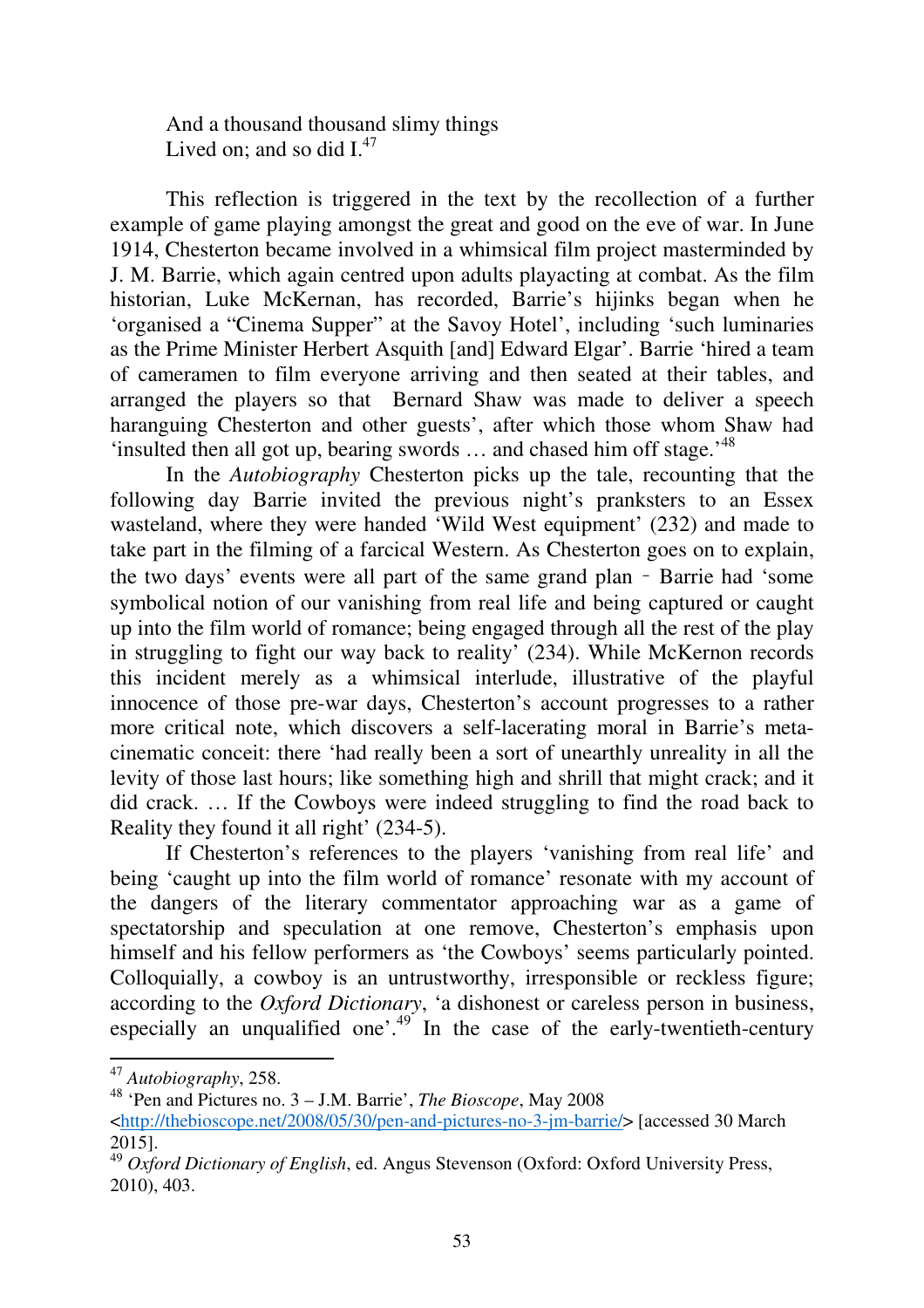public man, this imputation might be extended to pose the question of whether literary figures, disposed as they are to seclude themselves within a childlike realm of fantasy and play, can really be considered adequately qualified to arbitrate on such matters as global conflict – an expectation that had grown to a perhaps unprecedented extent in the early years of the century. As Wells acknowledges at the beginning of *What is Coming?*, 'prophecy may vary between being an intellectual amusement and a serious occupation.'<sup>50</sup> The progress of Wells and Chesterton illustrates that for the literary public man this vacillation between game and gravity, romance and reality, must remain evershifting and unsettlingly permeable.

## **SANGUINE SPECULATIONS**

While Lewis's confidence in his capacity to arbitrate on the ethical rectitude of his forebears might seem to suggest an austere temperament at work, his public career was characterised by a comparable flexing of the boundaries of probity and play. Notwithstanding his objection to all forms of immaturity, Lewis's pre-war persona had been composed of just as conspicuous a merger of combat and juvenility as those of Wells and Chesterton, as his gleefully offensive baiting of old-guard figures such as Chesterton begins to illustrate. If Wells and Chesterton were playing at being prepubescent boys on the public stage, Lewis set out his literary stall as a juvenile delinquent, recklessly breaching the rules of literary decorum at every turn. His recollection of a public spat with Filippo Marinetti in June 1914 – the same month in which Barrie corralled Chesterton and his fellow cowboys into action – offers a case in point. Lewis's rendering of the incident is suffused with a mock-militaristic spirit of play:

Marinetti brought off a Futurist *Putsch* about this time. … I counterputsched. I assembled in Greek Street a determined band of anti-futurists. … After a hearty meal we shuffled bellicosely round to the Doré Gallery. Marinetti had entrenched himself upon a high platform, and he put down a tremendous barrage in French as we entered. Gaudier went into action at once. … He was sniping at him without intermission. … The Italian intruder was worsted. $5\overline{1}$ 

In writing of these pre-war artistic skirmishes in *Blasting and Bombardiering*, Lewis takes a leaf from the memoirs of Wells and Chesterton, figuring the war as a personal liminal moment, auguring a progress from harmless play-fighting to harsh reality: 'life was one big bloodless brawl, prior to the Great Bloodletting' (35). Elsewhere in the memoir, he describes his view

<sup>50</sup>Wells, *What is Coming*, 1.

<sup>51</sup> Lewis, *Blasting*, 33.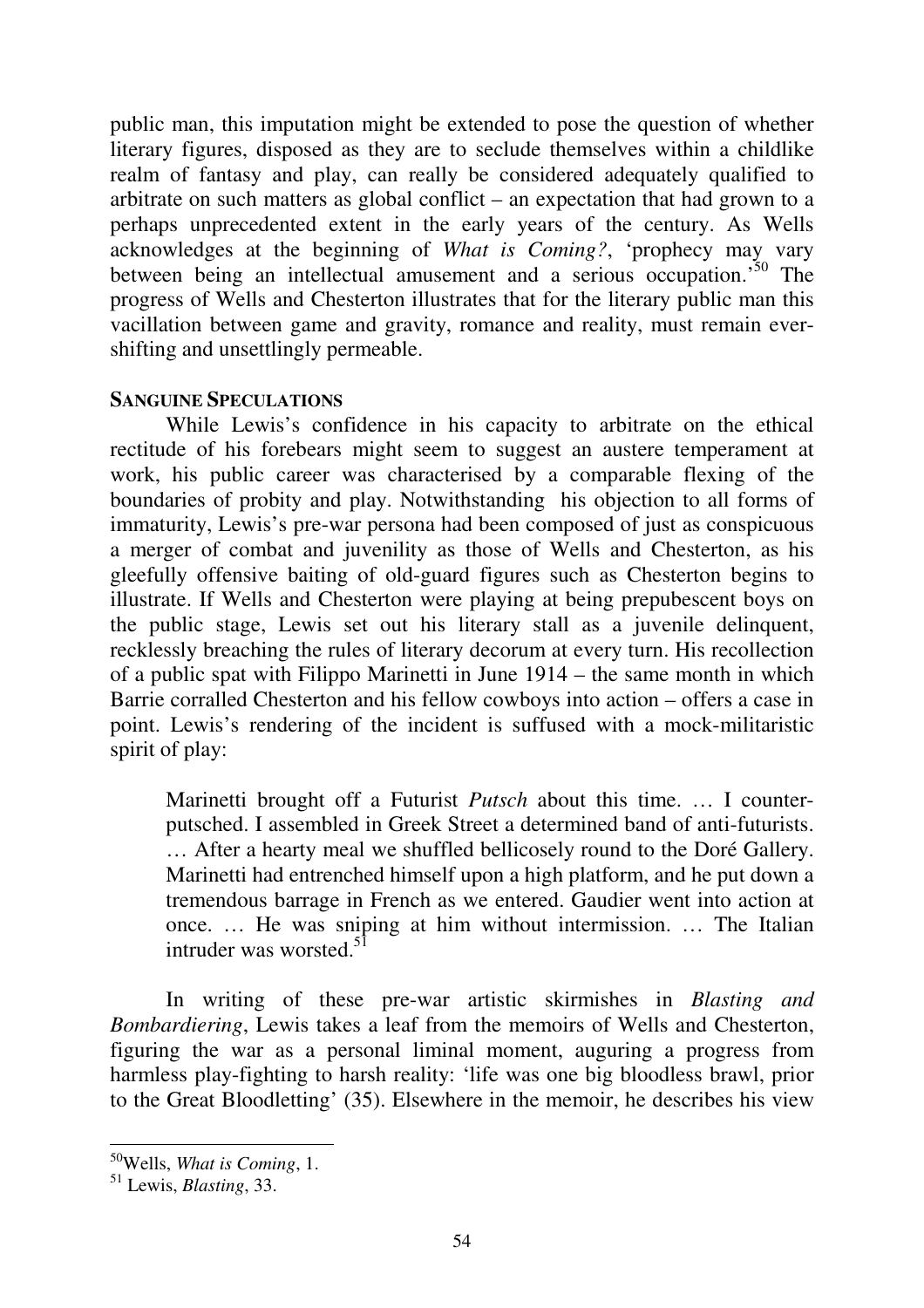of the war as that of a 'group of people crossing a bridge. The bridge is red, the people are red, the sky is red. … And the principal figure among those crossing the bridge – that is me – does not know that he is *crossing* anything, from one world into another.<sup>52</sup> Like Wells, Lewis saw this passage between worlds not only as a schismatic moment of mass cultural disillusion, but also as the catalyst for the construction of a more sober personal bearing. Lewis's post-war conversion to intellectual maturity was also accompanied by a particularly insistent sideline in Wellsian political speculation, a self-assigned brief that ultimately did enormous damage to his posthumous reputation. By the early 1930s, he was advocating appeasement of the Nazis, in a series of bowdlerised accounts which confidently assured his readers that any concern over Hitler's possible expansionist aims could 'be entirely dismissed from the most apprehensive mind'.<sup>53</sup>

In a letter written to Wells from New York in July 1942, Lewis explained that his response to the rise of fascism had been coloured by an overwhelming fear that if another conflict arose, 'our tribe' would be 'fearfully battered' like 'last time,' an anxiety that led him to attempt to 'discourage and obstruct' conflict at all costs.<sup>54</sup> Lewis's explanation came in response to a letter from Wells, sent in December 1941, offering praise of Lewis's most recent novel, *The Vulgar Streak* (1941), while regretting the novel's apparent failure to fully realise its theme of the ruthlessness of the human will. Wells articulates the moral at hand in language that conveys more than a dash of disillusioned Spencerism: 'the ruling passion in a human being is to feel that it is real and alive … this is sought by the exercise of power over other human beings (or, over matter)'.<sup>55</sup> Here we see Wells's views once more converging with those of Lewis, who had first rejected the 'war that will end war' thesis in the 'war' issue of his journal, *Blast* (1915), in an article on 'The European War and Great Communities' which predicted that Wells's hopes for the conflict would founder because 'murder and destruction is man's fundamental occupation'.<sup>56</sup>

In this light, Lewis's epistolary response to Wells's reflections on the 'exercise of power' seems rather surprising. In an allusion to his correspondent's interpretation of the previous war as a species of meta-conflict, Lewis speculates that 'like the last, this war is about war. But it has a much better chance of ending war than the Wilson and Lloyd George set-up had. Or am I too

֦

<sup>52</sup> Lewis, *Blasting,* 2.

<sup>53</sup> Lewis quoted in Jeffrey Meyers, *The Enemy: A Biography of Wyndham Lewis* (London: Routledge, 1980), 188-89.

<sup>54</sup> Lewis, *Letters*, 334.

<sup>55</sup> Wells, *Correspondence*, vol. 4, 312.

<sup>56</sup> Wyndham Lewis, 'The European War and Great Communities', *Blast 2* (1915), 13; 16. *The Modernist Journals Project*

<sup>&</sup>lt;http://modjourn.org/render.php?id=1144595337105481&view=mjp\_object> [accessed 30 March 2015]